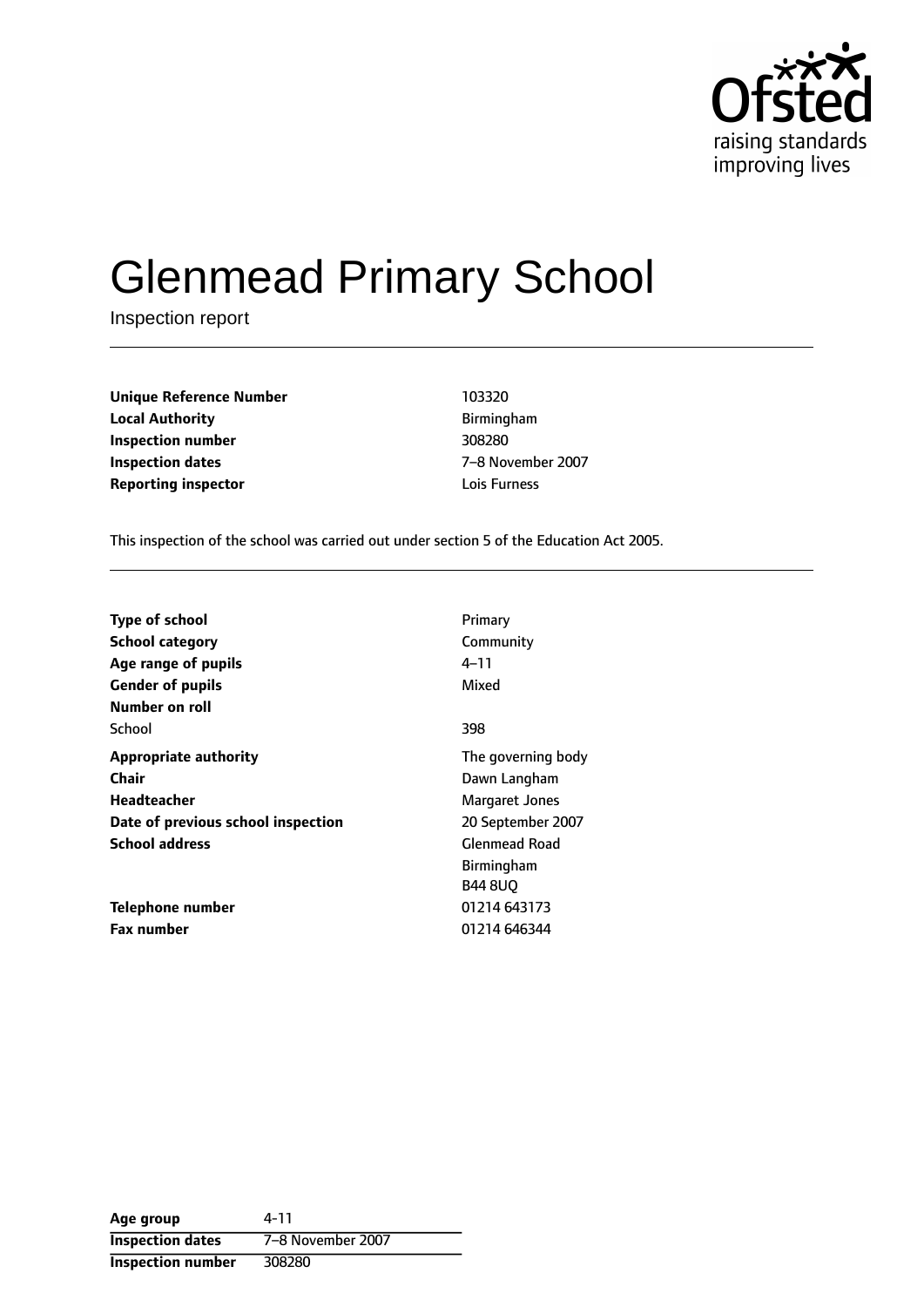.

This document may be reproduced in whole or in part for non-commercial educational purposes, provided that the information quoted is reproduced without adaptation and the source and date of publication are stated.

Further copies of this report are obtainable from the school. Under the Education Act 2005, the school must provide a copy of this report free of charge to certain categories of people. A charge not exceeding the full cost of reproduction may be made for any other copies supplied.

<sup>©</sup> Crown copyright 2007

Website: www.ofsted.gov.uk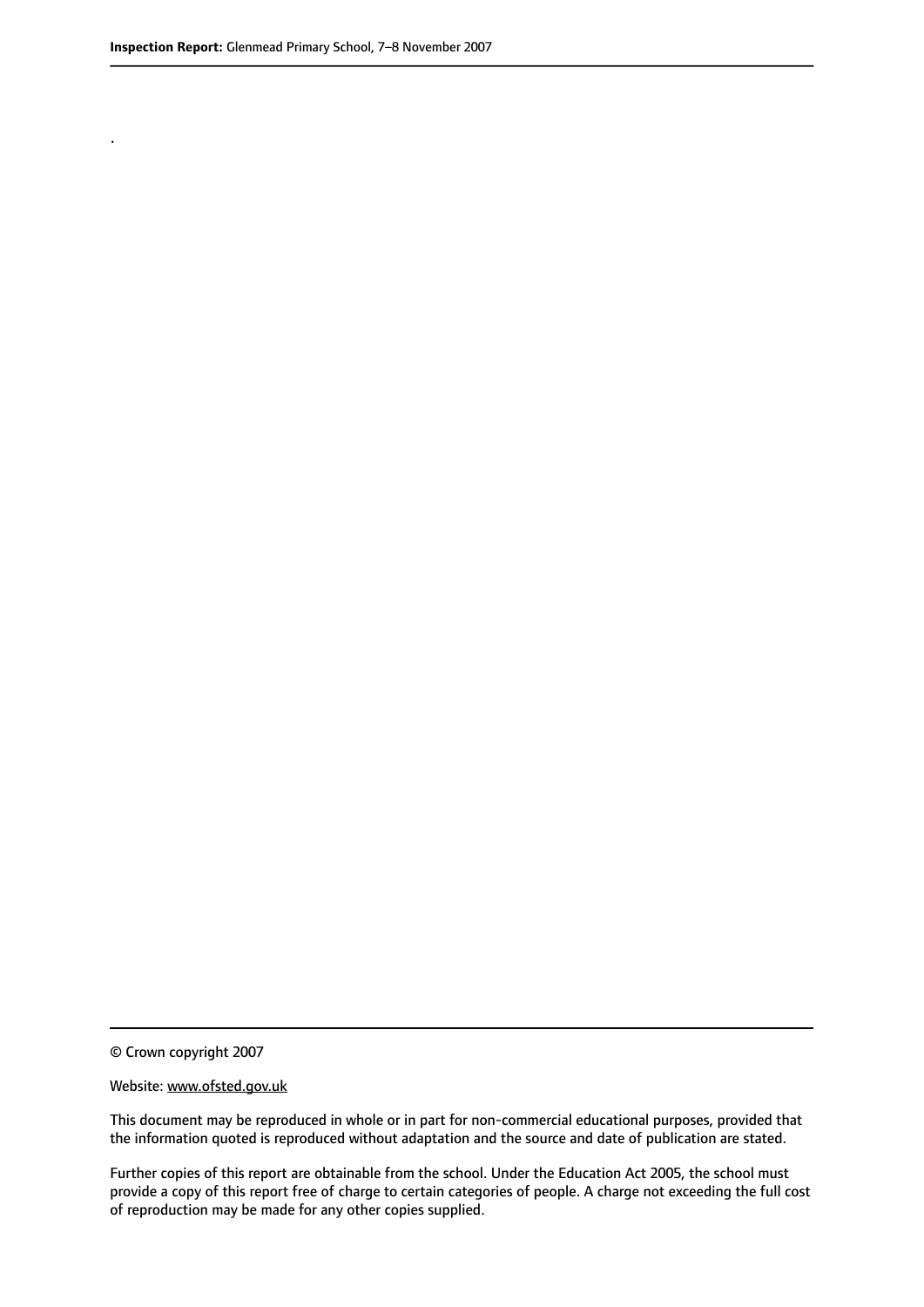# **Introduction**

The inspection was carried out by three Additional Inspectors.

# **Description of the school**

Although in this larger-than-average school the proportion of pupils with learning difficulties and/or disabilities is average, the number of those with a statement of special educational need is above average. This is because within the school there is a resource base for pupils who have statements for their speech, language and communication difficulties. The majority of pupils are of White British origin. Children's attainment on entry is slightly below that typically expected. The school attained Healthy School status in 2007.

### **Key for inspection grades**

| Outstanding  |
|--------------|
| Good         |
| Satisfactory |
| Inadequate   |
|              |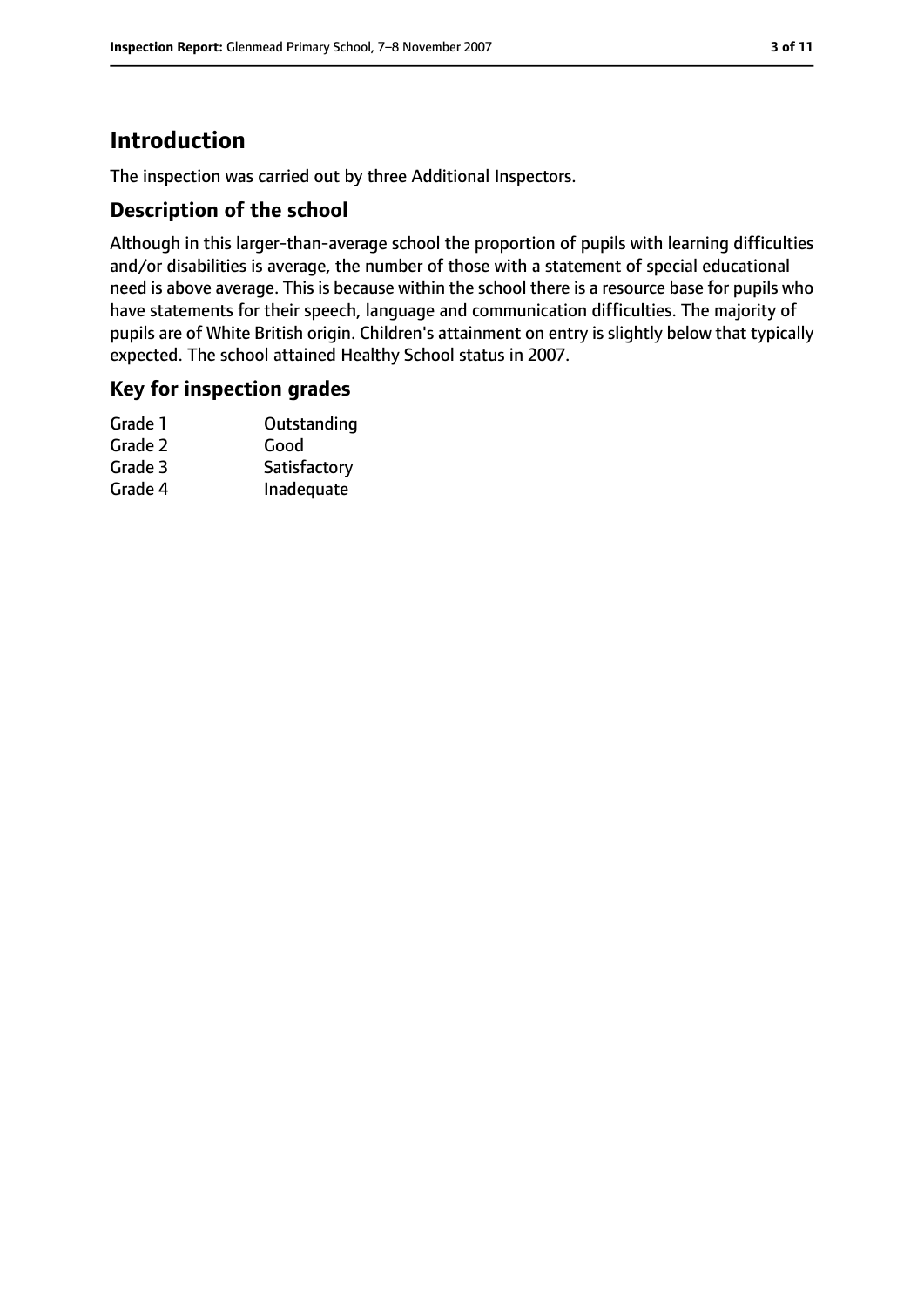# **Overall effectiveness of the school**

#### **Grade: 3**

This school provides a satisfactory quality of education. The pupils' personal development is a strong aspect. Parents are pleased that their children are happy, safe and enjoy learning. Pupils themselves think school is fun and a good place to be; the many visits, visitors and good opportunities to learn a modern foreign language make the curriculum interesting. They speak enthusiastically about the wide variety of popular sports and music activities. Good opportunities to take on responsibility through the school council and the 'Star Helper' initiative helps pupils to develop good social skills, grow in self-assurance and realize the importance of working together in a community. Behaviour is good and pupils show good attitudes towards learning. They have a good understanding of leading a healthy lifestyle, commenting on how well the new lunch menus are encouraging them to eat healthy food. They feel safe and know how to keep safe, clearly aware of the dangers of smoking, alcohol and drugs.

These positive attitudes towards learning start in the Reception classes. Here, progress is satisfactory and by the time children enter Year 1 they are working within the goals expected for their age. Although the curriculum is satisfactory, there is not sufficient balance between adult-led and child-initiated activities, and children have insufficient opportunities to develop their understanding of all six areas of learning in the outdoor environment.

Progress continues to be satisfactory throughout the school and, by Year 6, pupils attain standards that are broadly average in English, mathematics and science. They are prepared satisfactorily for the next stage of their education. Although achievement is satisfactory, pupils do not consistently make the progress of which they are capable, mainly because assessment information is not used rigorously enough to ensure that activities meet the needs of all pupils, particularly the more able. Teachers do not expect enough of pupils and pupils themselves say they are capable of harder work. All teachers are trying hard to make sure that pupils are aware of what they are expected to learn in lessons, and questioning skills are improving. However, as yet, not all teachers ask questions that make pupils think hard, enabling them to extend their learning further. Teachers from the Resource Base and teaching assistants within the main school ensure that pupils with learning difficulties and/or disabilities are included in the activities the school offers. This shows good improvement from the previous inspection.

The leadership of the school is clearly aware of the school's strengths. Importantly, it understands its areas for development, for example, in making more effective use of assessment information and involving pupils more in knowing how to improve their work. Actions have been agreed to improve these aspects but monitoring and evaluation procedures are not rigorous enough to check that agreed action has been implemented by all staff. Consequently, the effect of new ideas has not been as good as it should be. Even so, the improvements that have been made from the previous inspection show that the school has satisfactory capacity to improve further.

### **Effectiveness of the Foundation Stage**

#### **Grade: 3**

Children make satisfactory progress in the Reception classes because of mainly satisfactory teaching and learning. Although by the end of Reception year, children are working at levels typically expected for their age in the majority of areas of learning, their knowledge of the names of letters and sounds and their writing skills are weak. A strength however, isthe attention given to children's personal, social and emotional development, which results in children who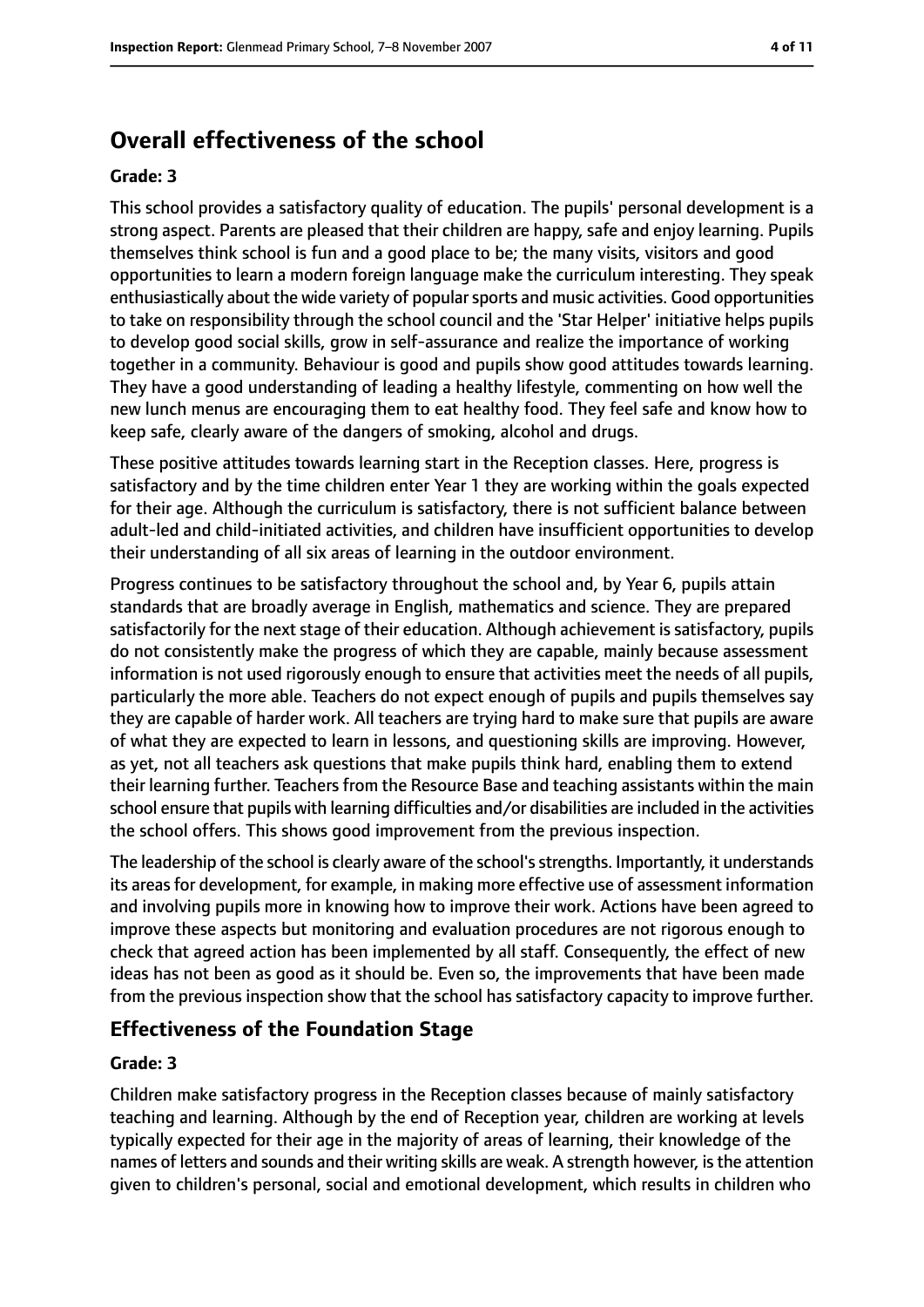are happy, enjoy their work and are eager to learn. Staff plan activities for all six areas of learning but these are often overly directed by adults. This limits the development of children's independent learning skills. Also the outdoor classroom is underdeveloped and used mainly to promote children's physical development. Overall, children's preparation for Key Stage 1 is satisfactory.

# **What the school should do to improve further**

- Raise teachers' expectations of what pupils are able to do and develop effective questioning skills.
- Ensure assessment information is used to plan learning activities that meet the needs of all pupils, particularly the more able.
- Sharpen checking procedures to ensure all staff implement agreed action.
- Extend opportunities for Reception children to initiate their own learning and ensure the outdoor environment promotes development in all six areas of learning.

A small proportion of schools whose overall effectiveness is judged satisfactory but which have areas of underperformance will receive a monitoring visit by an Ofsted inspector before their next section 5 inspection.

# **Achievement and standards**

### **Grade: 3**

By the end of Year 6, standards in English, mathematics and science are broadly average. This represents satisfactory achievement from when children first start at school in Reception. However, progress is uneven because the use of assessment information is not sufficiently rigorous to ensure that all pupils, especially the more able, make enough progress. This is starting to improve as a result of more focused support for those pupils identified as not achieving as well as they should. The progress of pupils with learning difficulties and/or disabilities, including those from the Resource Base, is satisfactory. They receive satisfactory support from appropriately deployed teachers and teaching assistants when working in the Resource Base or in mainstream classes.

# **Personal development and well-being**

### **Grade: 2**

Pupils enjoy school and behaviour is good. They like the opportunity to work together and particularly enjoy using computers to help them learn. Their attendance is average. Pupils are polite and helpful, opening doors for visitors, showing kindness and understanding towards each other. They know how to keep themselves safe, for example, knowing how important it is to be careful on the roads and not to speak to strangers. They feel safe and secure, untroubled by bullying because if it does occur, they say it is resolved quickly. Pupils have adopted healthy lifestyles readily, being especially keen on sport and residential outdoor activities. One pupil said, 'Exercise is good, it gets more oxygen to your brain and arms!' They like finding out about faiths and cultures different to their own, notably enjoying 'Black History Month'. The school council and 'Star Helpers' effectively foster pupils' understanding of community responsibility. Pupils are proud of the improvements they have made to playtimes through providing more play equipment.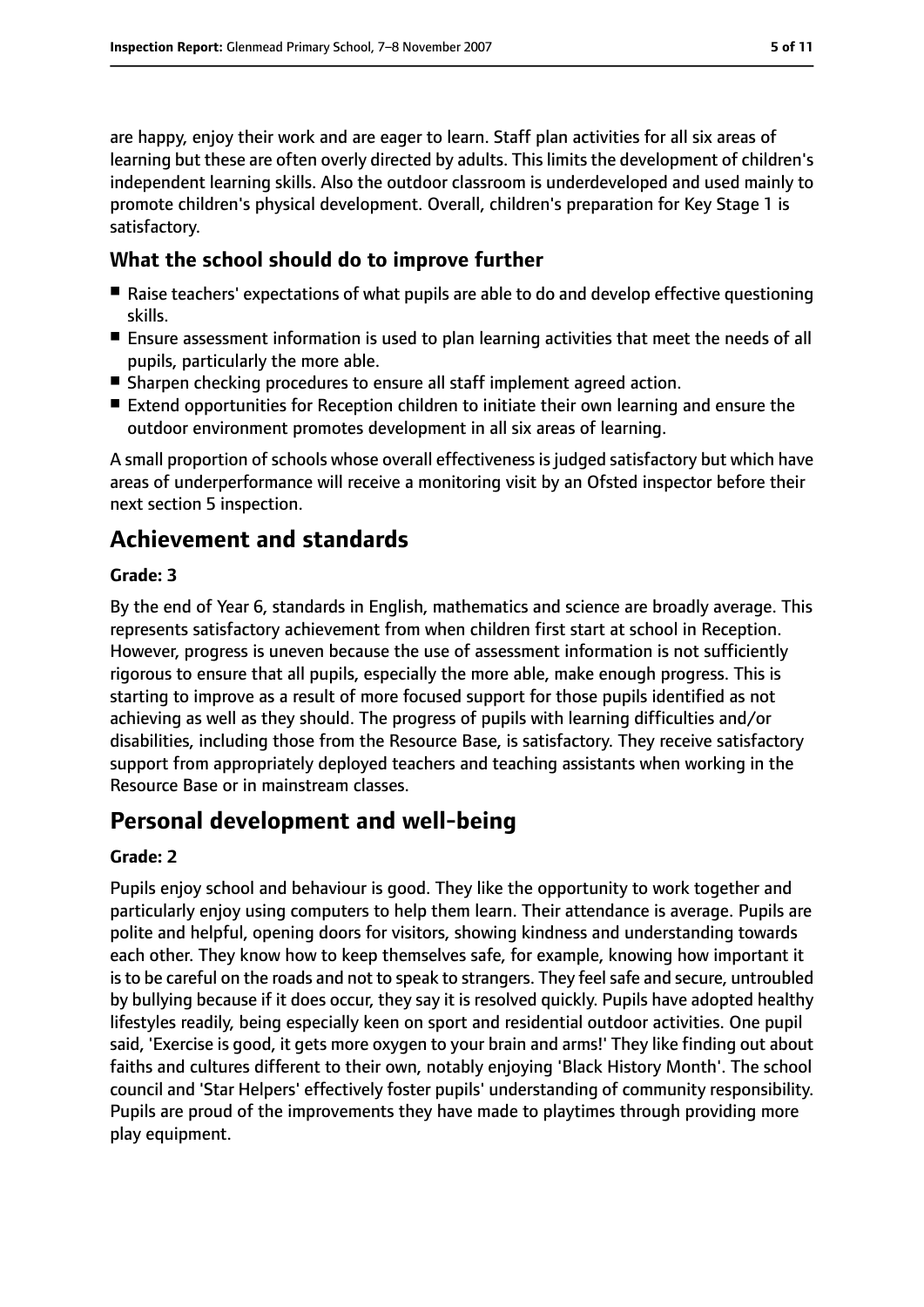# **Quality of provision**

### **Teaching and learning**

#### **Grade: 3**

Relationships between adults and pupils are good and this means that pupils are enthusiastic learners trying hard to do their best. In lessons, pupils focus well on their activities and work steadily, even when learning does not challenge them enough. Sharing the intended learning of the lesson is done well; pupils are clear about what is expected of them. However, they are not as sure about how to achieve this learning. In addition, activities do not consistently challenge pupils and pupils themselves say, 'We could do harder work.' Too often questions that require a simple answer are asked rather than asking those questions that make pupils think hard and extend their thinking further. In some classes, 'talking partners' are used well so that pupils have the opportunity to discuss ideas and learn from their peers. Teaching assistants and teachers from the Resource Base are deployed carefully to ensure that pupils with learning difficulties and/or disabilities are able to access all activities.

#### **Curriculum and other activities**

#### **Grade: 3**

Although links between subjects make the curriculum more interesting, planning does not consistently ensure that the curriculum meets the needs of all pupils, particularly those of the more able. Music is a strength, with many opportunities for pupils to sing in the choir or learn an instrument. As one parent wrote, 'My daughter particularly enjoys music and singing with the school choir. She has had the opportunity to sing at the National Indoor Arena and the Symphony Hall. What an amazing experience!' Good use is made of visits and visitors to enrich the curriculum and to develop pupils' interest and enjoyment. French is also taught throughout the school. Pupils learn to stay healthy and safe through a good personal, social and health education programme and effective links with the School Sports Partnership.

#### **Care, guidance and support**

#### **Grade: 3**

Arrangements for safeguarding pupils are good. Child protection and health and safety arrangements are secure. Pupils feel safe and, as one pupil typically commented, 'It's a happy school, where we all get on well together.' Expectations of pupils' behaviour are clearly established and this supports well their personal development. Pupils know who to go to if there are problems. As well as adults, this includes the Year 6 'Star Helpers' who are trained to follow up any instances where pupils are upset or lonely at break times. Good links are in place with outside support agencies. The parents of pupils with learning difficulties and/or disabilities are involved well in their children's annual reviews and the drawing up of their individual plans of work.

A useful tracking and target-setting system has been recently established but, as yet, the information about the points pupils have reached in their learning is not used well enough. Although improving, the next steps in learning are not clear enough to both teachers and pupils.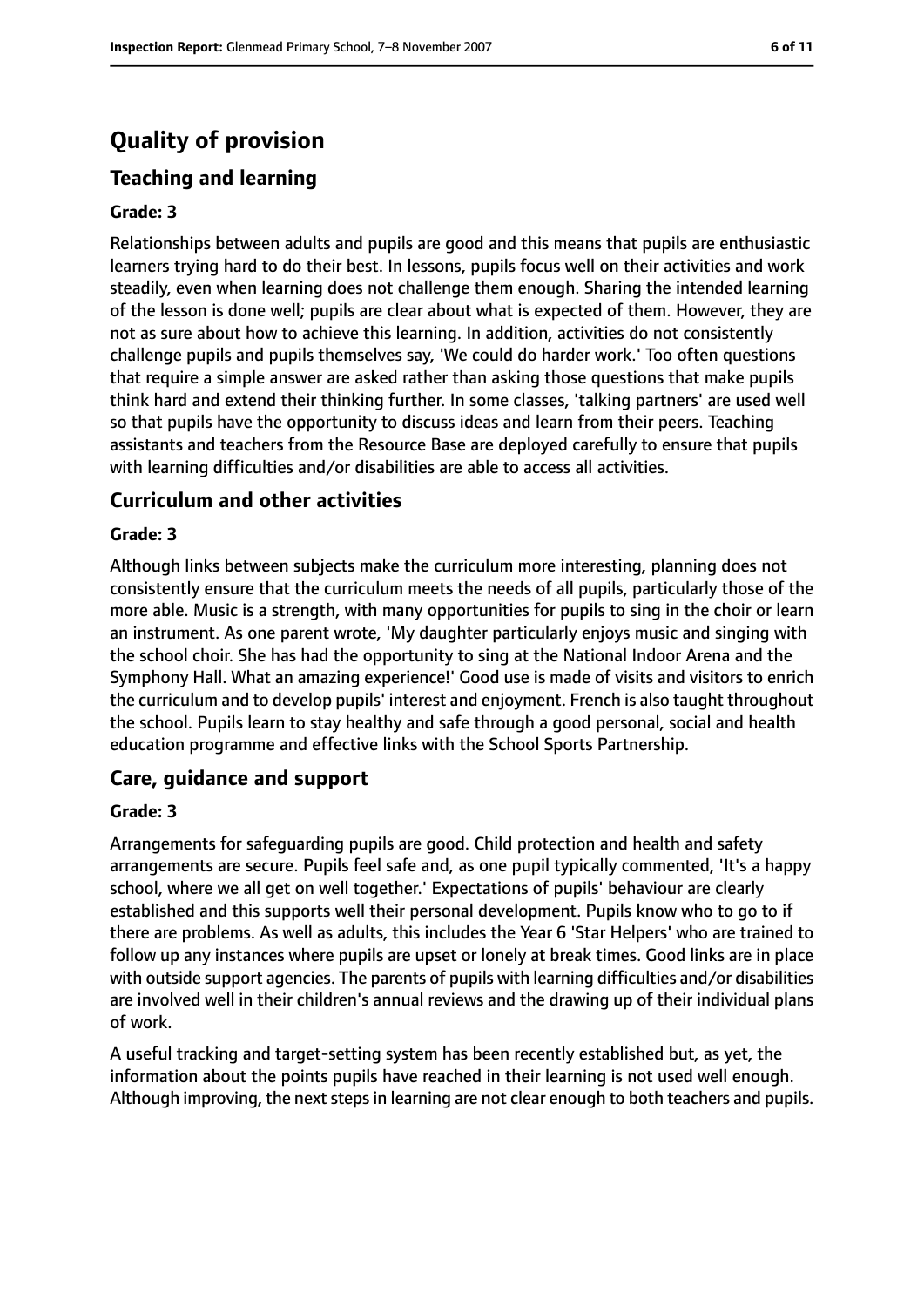# **Leadership and management**

#### **Grade: 3**

The headteacher and senior management team provide clear direction for the school's work. There is a strong sense of teamwork and they are clear about the strengths and the areas in need of development. Self-evaluation is accurate. However, checking that agreed actions to improve provision are implemented consistently by all staff is not rigorous enough to be effective. Governors are well informed and provide a good level of support and challenge. They are actively involved in setting the school's targets for end-of-Year 6 National Curriculum tests, insisting that these targets are sufficiently challenging.

Communication and relationships with parents and carers are good. The school tries hard to consult parents, for example, through questionnaires, workshops and surveys. Even so, a small number of parents feel they are not always sufficiently involved in the school's decision-making processes. Links with external agencies and other local schools are good and used effectively to extend pupils' learning experiences.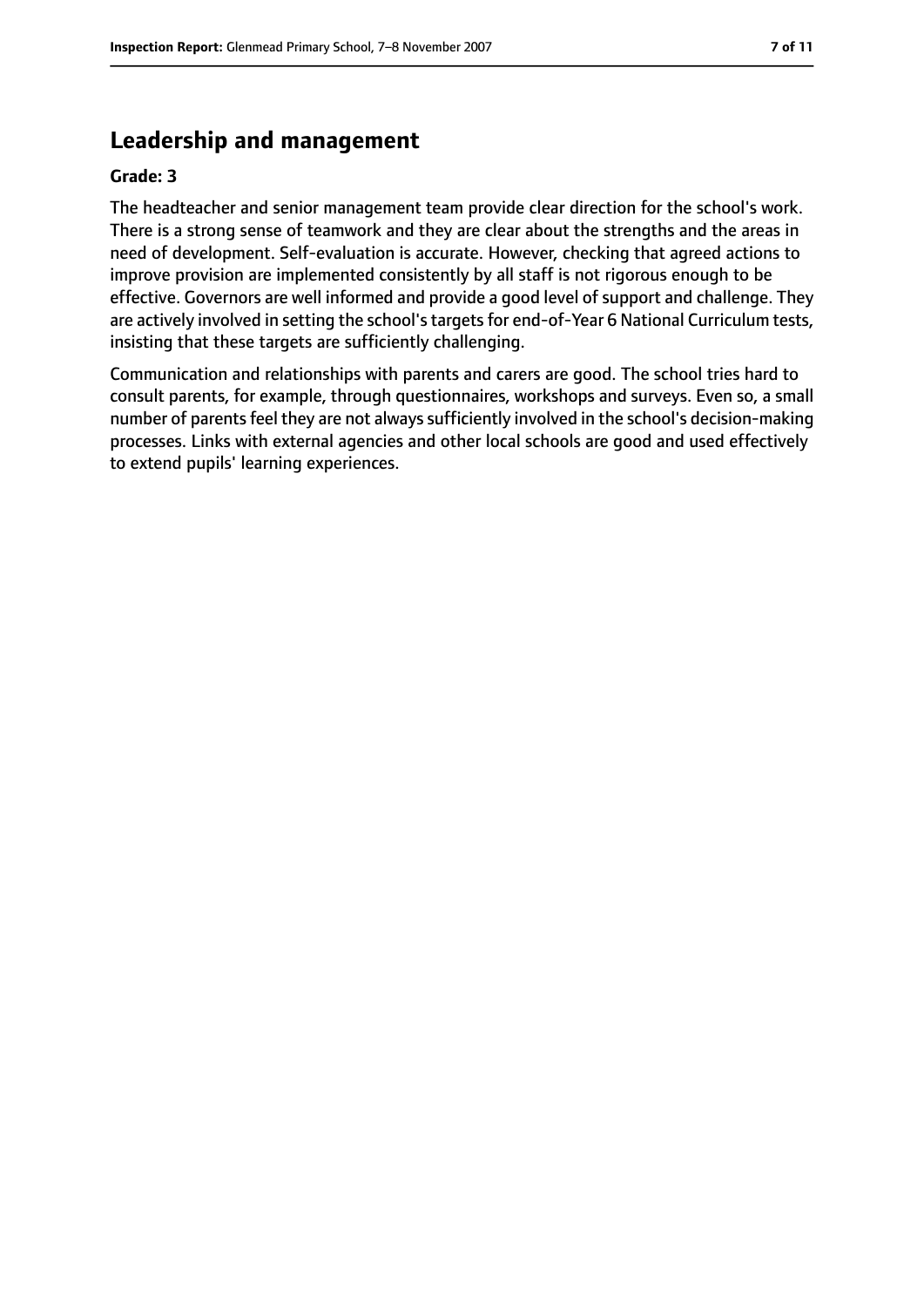**Any complaints about the inspection or the report should be made following the procedures set out in the guidance 'Complaints about school inspection', which is available from Ofsted's website: www.ofsted.gov.uk.**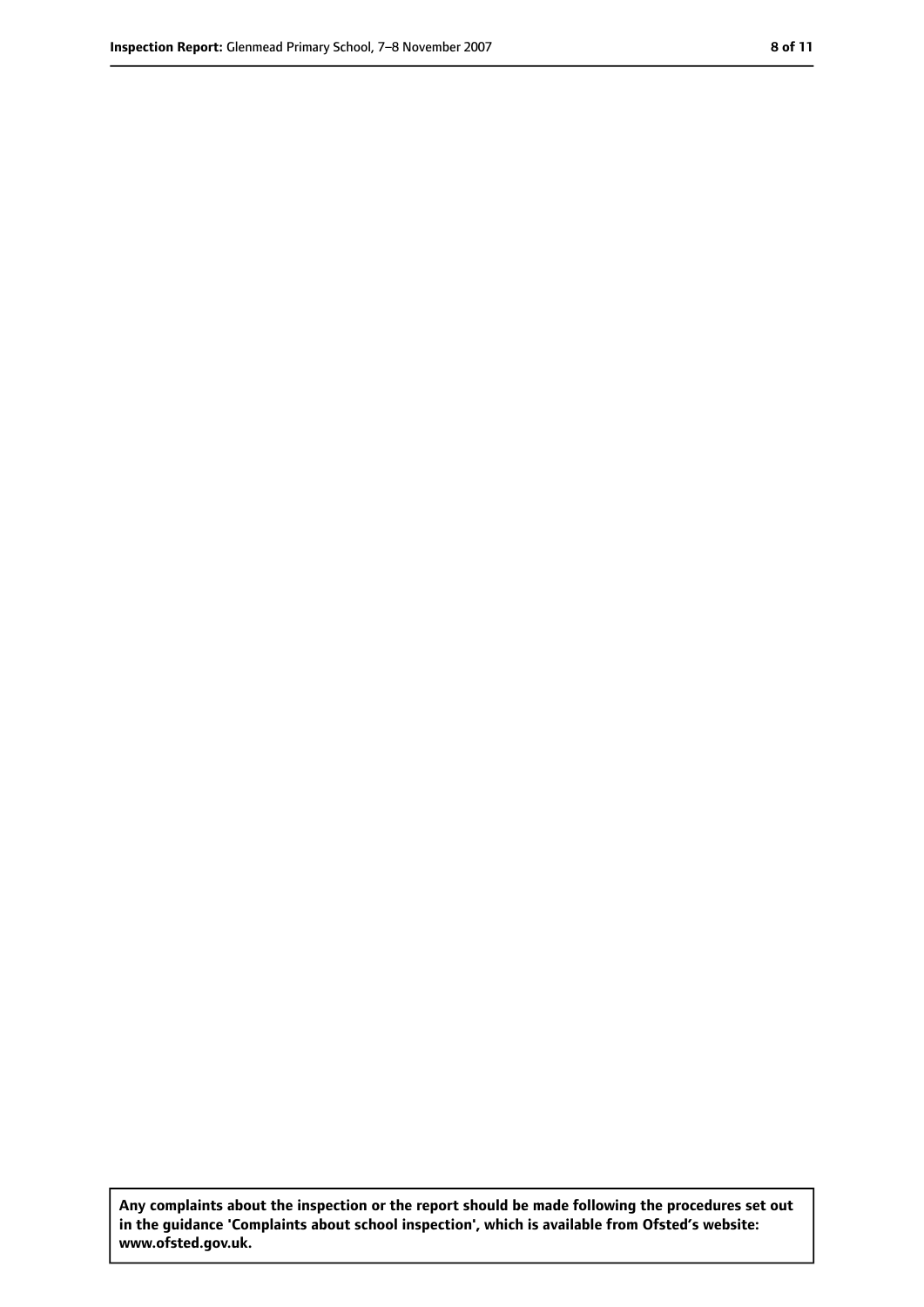#### **Annex A**

# **Inspection judgements**

| $^{\backprime}$ Key to judgements: grade 1 is outstanding, grade 2 good, grade 3 satisfactory, and | <b>School</b>  |
|----------------------------------------------------------------------------------------------------|----------------|
| arade 4 inadequate                                                                                 | <b>Overall</b> |

# **Overall effectiveness**

| How effective, efficient and inclusive is the provision of education, integrated<br>care and any extended services in meeting the needs of learners? |     |
|------------------------------------------------------------------------------------------------------------------------------------------------------|-----|
| Effective steps have been taken to promote improvement since the last<br>inspection                                                                  | Yes |
| How well does the school work in partnership with others to promote learners'<br>well-being?                                                         |     |
| The effectiveness of the Foundation Stage                                                                                                            |     |
| The capacity to make any necessary improvements                                                                                                      |     |

### **Achievement and standards**

| How well do learners achieve?                                                                               |  |
|-------------------------------------------------------------------------------------------------------------|--|
| The standards <sup>1</sup> reached by learners                                                              |  |
| How well learners make progress, taking account of any significant variations between<br>groups of learners |  |
| How well learners with learning difficulties and disabilities make progress                                 |  |

# **Personal development and well-being**

| How good is the overall personal development and well-being of the<br>learners?                                  |  |
|------------------------------------------------------------------------------------------------------------------|--|
| The extent of learners' spiritual, moral, social and cultural development                                        |  |
| The extent to which learners adopt healthy lifestyles                                                            |  |
| The extent to which learners adopt safe practices                                                                |  |
| How well learners enjoy their education                                                                          |  |
| The attendance of learners                                                                                       |  |
| The behaviour of learners                                                                                        |  |
| The extent to which learners make a positive contribution to the community                                       |  |
| How well learners develop workplace and other skills that will contribute to<br>their future economic well-being |  |

# **The quality of provision**

| How effective are teaching and learning in meeting the full range of the<br>learners' needs?          |  |
|-------------------------------------------------------------------------------------------------------|--|
| How well do the curriculum and other activities meet the range of needs<br>and interests of learners? |  |
| How well are learners cared for, guided and supported?                                                |  |

 $^1$  Grade 1 - Exceptionally and consistently high; Grade 2 - Generally above average with none significantly below average; Grade 3 - Broadly average to below average; Grade 4 - Exceptionally low.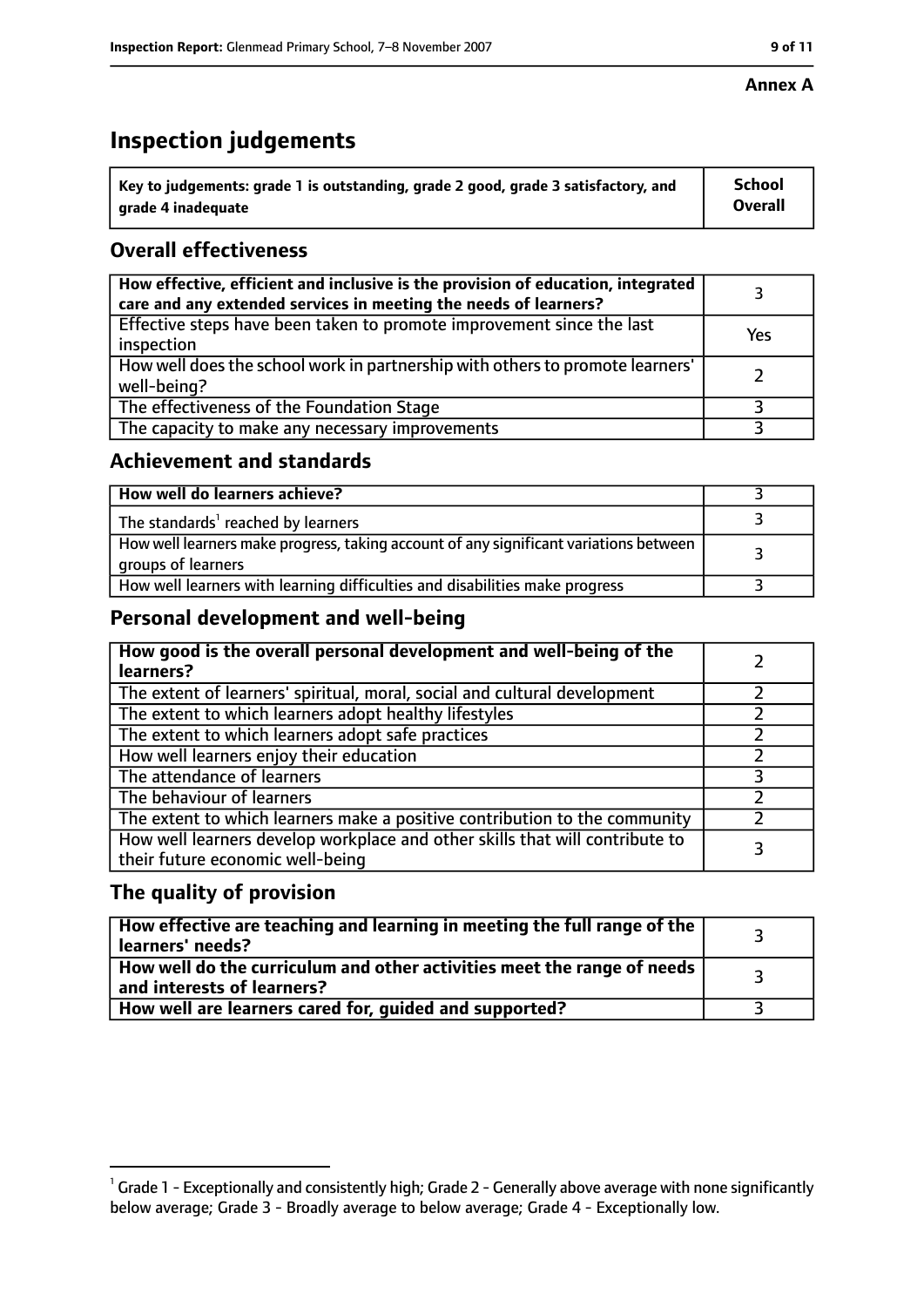# **Leadership and management**

| How effective are leadership and management in raising achievement<br>and supporting all learners?                                              |     |
|-------------------------------------------------------------------------------------------------------------------------------------------------|-----|
| How effectively leaders and managers at all levels set clear direction leading<br>to improvement and promote high quality of care and education |     |
| How effectively leaders and managers use challenging targets to raise standards                                                                 | 3   |
| The effectiveness of the school's self-evaluation                                                                                               |     |
| How well equality of opportunity is promoted and discrimination tackled so<br>that all learners achieve as well as they can                     | 3   |
| How effectively and efficiently resources, including staff, are deployed to<br>achieve value for money                                          | 3   |
| The extent to which governors and other supervisory boards discharge their<br>responsibilities                                                  |     |
| Do procedures for safequarding learners meet current government<br>requirements?                                                                | Yes |
| Does this school require special measures?                                                                                                      | No  |
| Does this school require a notice to improve?                                                                                                   | No  |